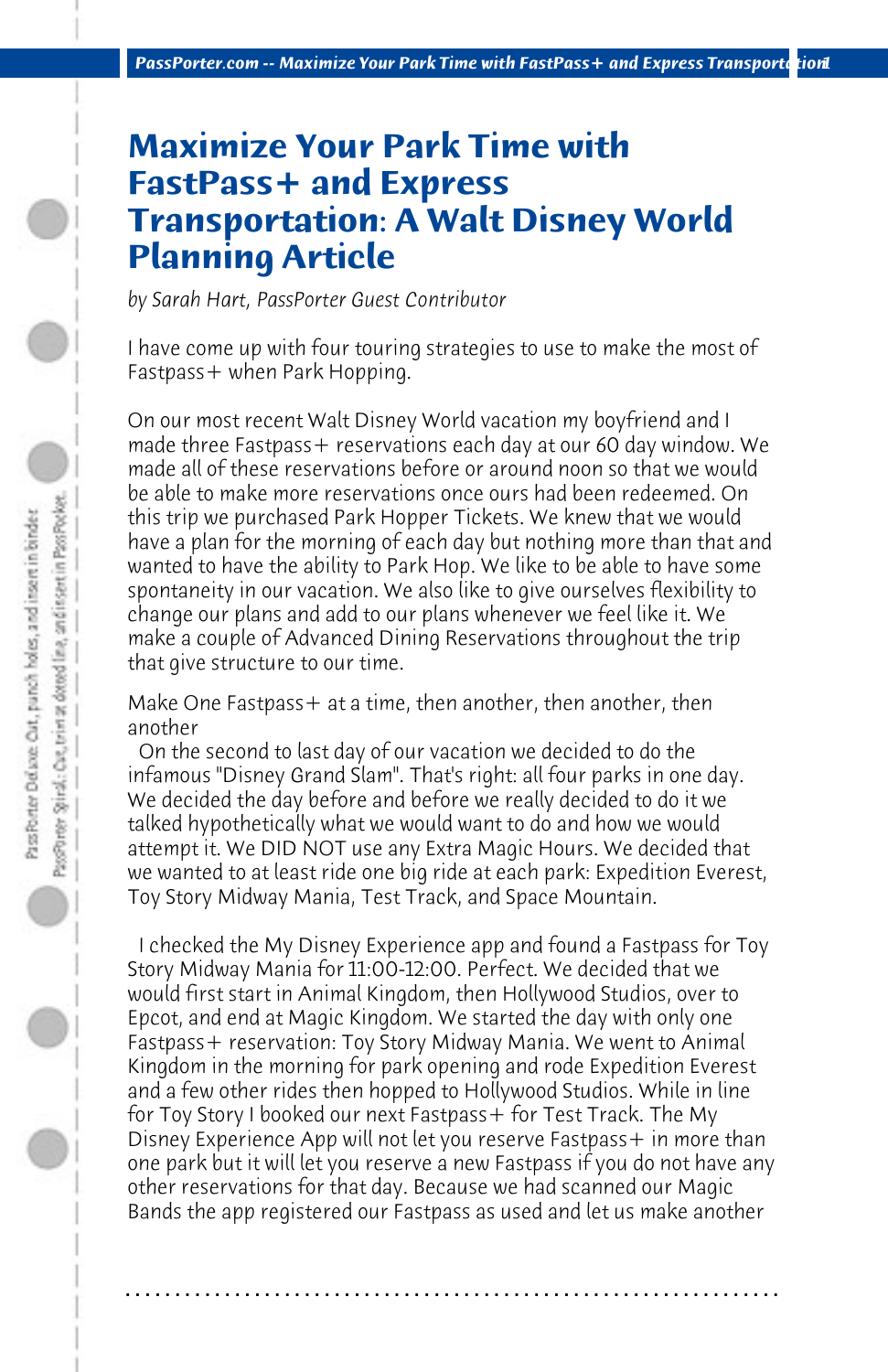Fastpass in a different park. We were unable to do this ahead of time but we could make reservations on the go.

## Use Express Transportation

 We bought Express Transportation on our first day. We used this service at least two times a day on our trip. Most days we went to at least three parks. We are a couple in our 20s so we had the energy level to tour the parks this way. When we were feeling like a park was crowded, we had experienced everything we wanted to for that day, or we wanted to eat at a particular restaurant we would head for the nearest Express Transportation location within the park and board a bus to our desired location.

 This cost us \$29 a person but we felt like we used it enough over six days that the cost was completely justified. The Express Transportation buses leave every 30 minutes to each park. We found that we had very good luck and never had to wait more than 10 minutes for a bus. We loved this service because the bus stop was located inside the park and when we got to the next park we did not have to go through security again. This is a HUGE time saver.

## Don't Be Afraid to Change Fastpass + Reservations

We made Fastpass + reservations 60 days in advance using My Disney Experience but we did not keep every single one of those reservations. We thought of our reservations like a rough draft for our trip. It was not set in stone. While eating breakfast each morning we would think about our goals for the day. After making our goals we would look at My Disney Experience and adjust our Fastpass + reservation to meet those goals. Midday we would think about where we wanted to go next. This would usually mean Park Hopping. Before hopping to our next park we would make a Fastpass for the park so that when we arrived we could usually go directly to our next ride.

Start at One Park and Save all of Your Fastpasses for the Next Park

 On the day that we conquered the Disney Grand Slam we started our day at Animal Kingdom and hopped to Hollywood Studios for our first Fastpass of the day. By getting to Animal Kingdom for park opening we could ride all the rides of our choosing before the lines started to build. We didn't need any Fastpasses to get all of those rides in because it was early in the day and the wait times were very low. We could take advantage of the low times and the leave the park once we had ridden everything on our wish list.

 When we arrived at Hollywood Studios we did not have the same gift of low wait times but we were prepared because we had Fastpasses ready and booked.

**. . . . . . . . . . . . . . . . . . . . . . . . . . . . . . . . . . . . . . . . . . . . . . . . . . . . . . . . . . . . . . . . . .**